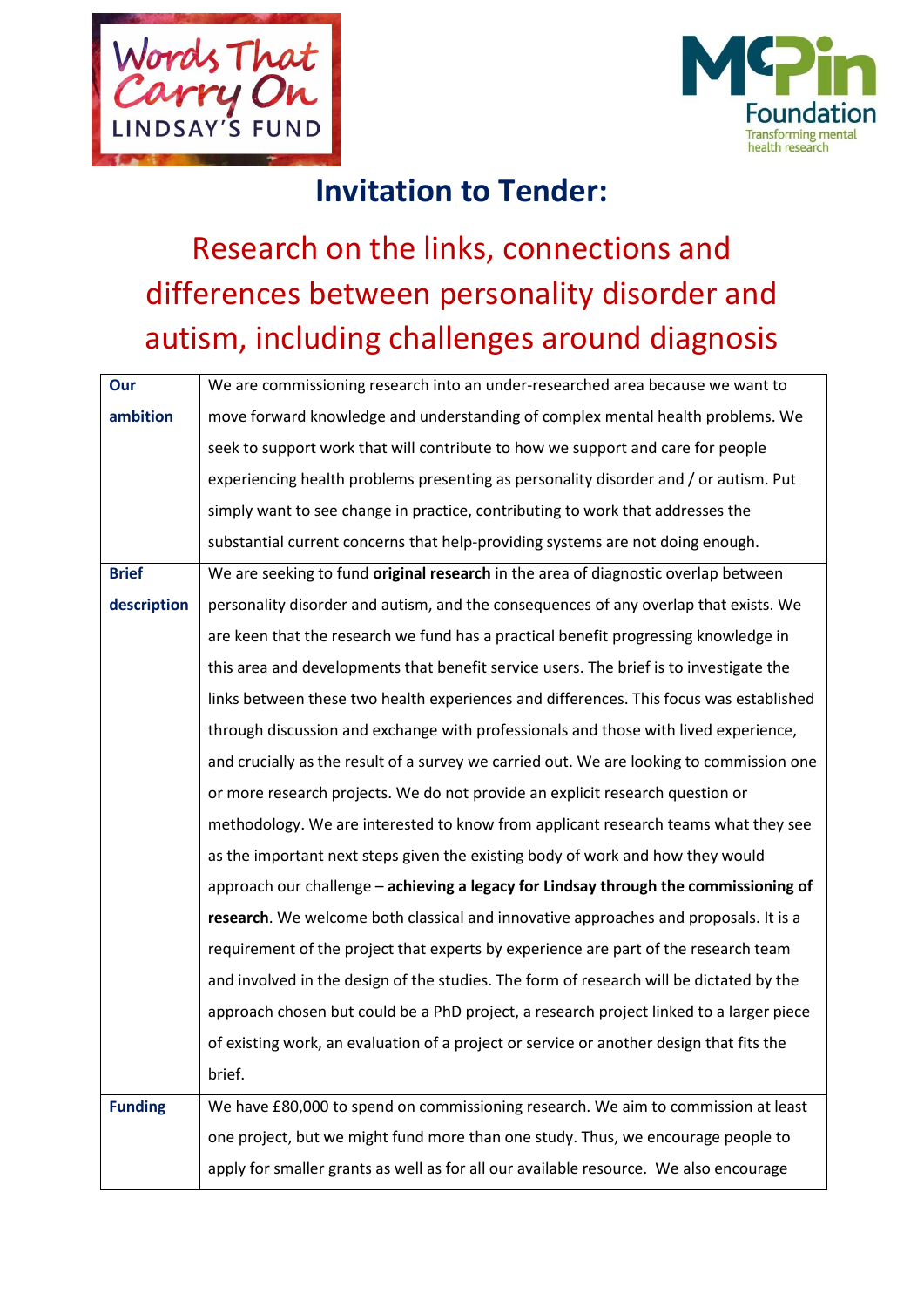|                  | matched funding for a PhD studentship award but also other awards as well. A further       |
|------------------|--------------------------------------------------------------------------------------------|
|                  | £20,000 will be available for the dissemination of the project findings. This money is     |
|                  | "ring fenced" specifically for service user led dissemination and will be commissioned     |
|                  | separately.                                                                                |
| Who is           | Research Project(s): Anyone can apply who has the skills and experience to deliver the     |
| eligible to      | research brief with a study that meets the outlined criteria. This includes established    |
| <b>Apply</b>     | and early career academics within Universities, voluntary sector-based research staff,     |
|                  | and independent researchers.                                                               |
| <b>Deadlines</b> | Applications to be received by Friday 29 <sup>th</sup> May 2020 send to: contact@mcpin.org |
|                  | Award allocation will be by September 2020.                                                |
|                  | Projects to start by January 2021 for projects, and PhD's by October 2021.                 |
| <b>Tender</b>    | We can answer queries related to this call. Our email box is not reviewed daily so         |
| contact          | please allow us time to reply: contact@wordsthatcarryon.org                                |

#### **About Words That Carry On**

**Words That Carry On** is a fund dedicated to investing in mental health research. It has been set up in memory of Lindsay Riddoch, an ardent advocate for better mental health services who was intent on ensuring people who lived with mental health problems had their voices heard.

Lindsay struggled with mental health issues over an extended period and spent the last eighteen months of her life in closed institutions. The ongoing experience made her a powerful and effective advocate of better mental health provision and all that implies. We want to commission research in order to improve understanding, treatments and supports so that better provision and support can be provided.

The fund is managed by Lindsay's family and friends with the support and experience of the McPin Foundation which hosts the fund for us. You can read more about us at[: www.wordsthatcarryon.org](http://www.wordsthatcarryon.org/)

*Fiona Riddoch*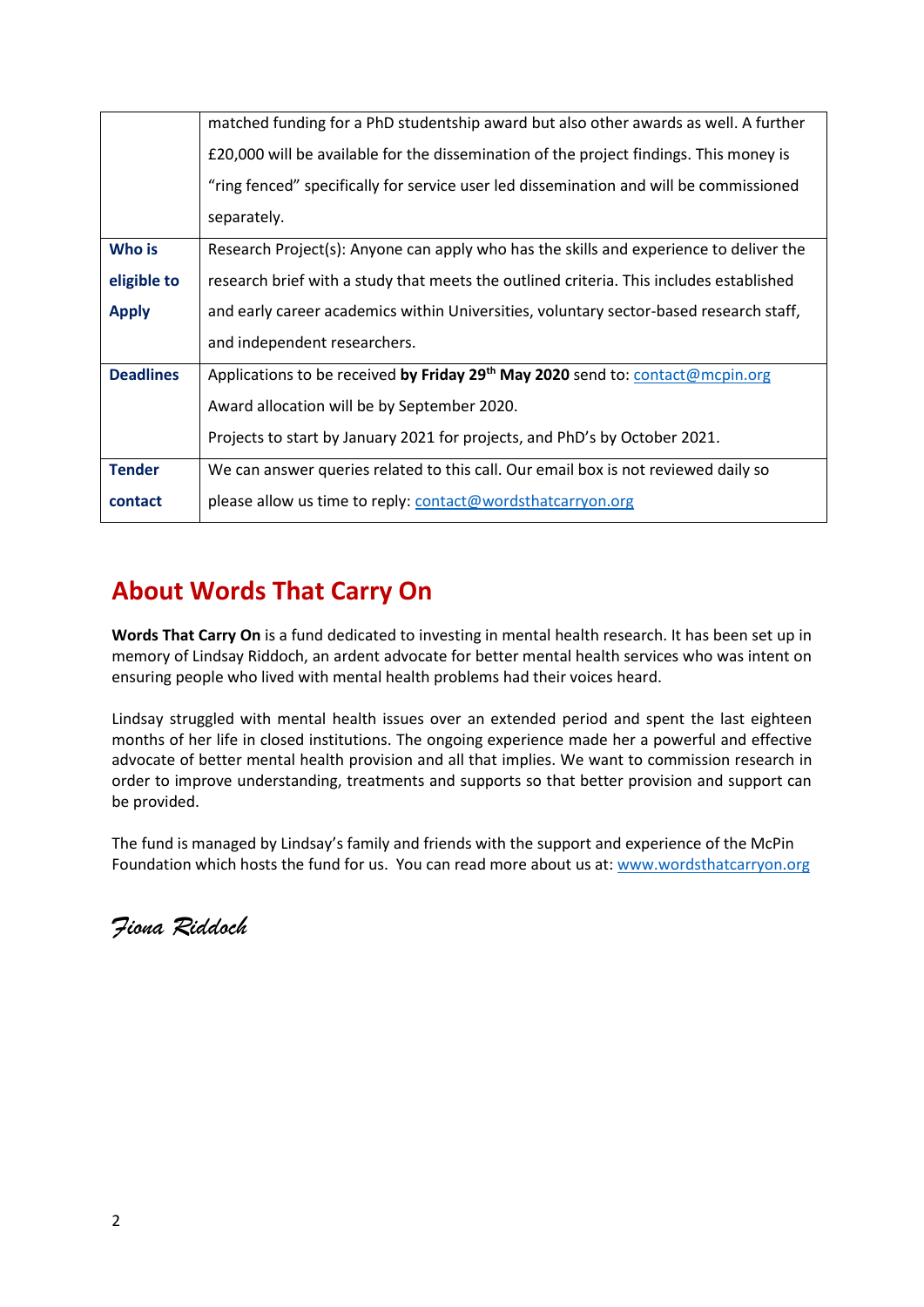#### **Background**

We encourage potential applicants to read our [scoping](https://lindsayriddoch.files.wordpress.com/2019/09/words-that-carry-on.pdf) report which is the result of a survey and interviews to help us refine what research to commission in this call. We also held a workshop with practitioners, people with personal experience of personality disorder and/or autism to provide us with further guidance which has led to ring fencing funds for dissemination led by lived experience researchers and trainers.

Personality disorder and autism, and the links as well as the divergence between these two complex health problems, are very under researched areas and we want to prioritise this research gap as the focus for the first Words That Carry On research commission. And this is all within the context of concerns about labels, and the words used to describe complex health problems. In this document we have used two specific terms, but we recognise the controversial and contested nature of the label personality disorder. We are interested in work drawing on different frameworks as well as these diagnostic categories. We have heard about and concluded:

- There is very little research that has looked at the diagnostic overlap between personality disorder and autism. Progressing work in this area will require exploration to understand the biological, psychological and social factors that influence poor health, the course of health problems and their impact. These impacts relate to those affecting individuals and their families, friends as well as communities, and at a population level our society. The cost of poor mental health runs into billions of pounds per year due to lost life opportunities as well as use of healthcare services. Or too often lack of adequate health care provision with limited treatments and support on offer.
- This topic is viewed as important by people with mental health problems, families and carers, practitioners, policy makers as the diagnostic process, and all its imperfections, are vital in the care pathway when seeking information about, understanding and treatment / support for complex health problems. The value of the involvement of experts by experience defining structuring and conducting research and co-production of information is central to WTCO thinking.
- There are lots of unanswered questions raised during our scoping work including why do we have such large gender differences in diagnosis in personality disorder and autism?
- Current provision of support for people diagnosed with personality disorder, who may also present with problems that might relate to autism, and visa versa is seriously lacking. There is very little training for staff in understanding the overlap in these two health conditions on the ground and managing complexity. The user community is actively challenging the current models of training and information delivery for professionals within the service. Communication seems to be poor at every level hindering service deliver, user-led decision making, involvement of family members, development of new innovations and support.
- There is a lack of innovation across the research sector addressing personality disorder and autism. We need people with talent and creativity, energy and innovative ideas to take forward the research agenda and produce knowledge that can lead to changings in people's lives (service user, family /carer, practitioner).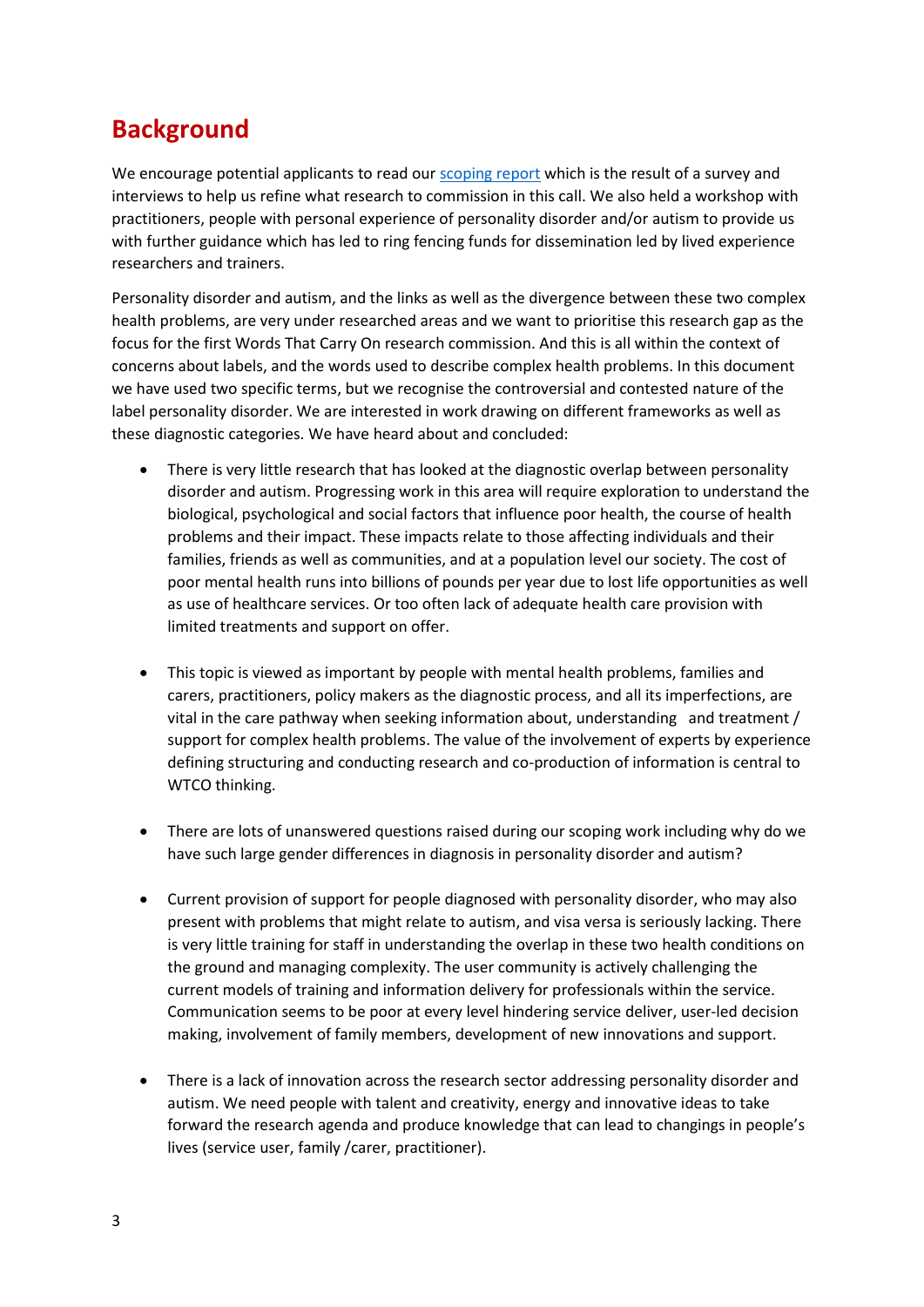

*Feedback from our stakeholder event September 2019.* 

#### **Research brief**

We are particularly interested in the overlap between personality disorder and autism and look to the research, practitioner and experts by experience communities to recommend what projects should be carried out. The research once complete will progress understanding, and its finding will be disseminated in a program informed and led by experts by experience (to be commissioned separately).

A few things to bear in mind:

- Our resources are limited, we have a total of £80,000 to spend to commissioning research. If you can match fund, that would be viewed favourably.
- We want work to complete within 24 months of grant start date for research projects and 4 years for a PhD studentship.
- It is a requirement of the project that individuals with lived experience of personality disorder and / or autism are involved in this research. The research idea, application for funding as well as delivering their project idea, must be co-produced with experts by experience and this must be demonstrated in the proposal and budget. We are interested in peer research methods, and peer leadership as well as more mainstream models of PPI [\(patient and public involvement\)](https://www.invo.org.uk/wp-content/uploads/2019/11/UK-standards-for-public-involvement-v6.pdf) and [co-production.](https://www.invo.org.uk/wp-content/uploads/2019/04/Copro_Guidance_Feb19.pdf) There must be a relevant expert by experience member of the applicant team.
- Applicant teams must include members with a track record of working in these fields, demonstrating a clear interest in personality disorder and autism. This may mean people working with new collaborators and partners in order to cover both specialisms.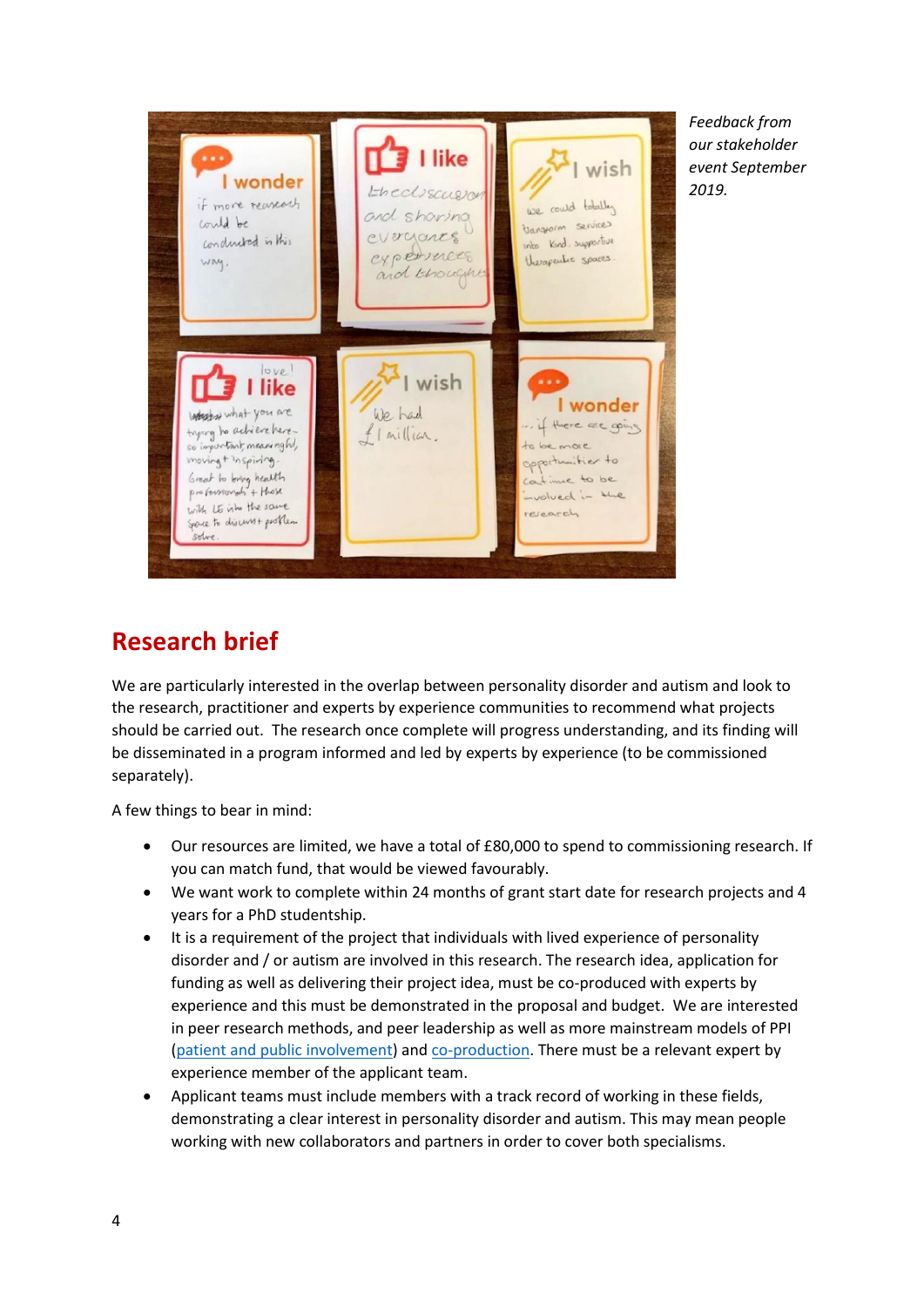- We encourage applications which test innovative and different thinking from within the context of established expertise.
- We are not specifying what research methods should be used. We want applicants to justify the methods they choose. We are interested in the use of 'big data' and mixed method studies that include qualitative research and peer research.
- We would like applicants to demonstrate how their work might link with other studies, or policy work in this area. How will your proposal lead to changes in our understanding and or the experience of care for people with complex mental health problems.
- We would like the application to propose how the findings of the research will be presented in such a way as to be easily adopted into existing training activities for professionals, or into ongoing best practise processes within the NHS. Outcomes must include actionable information and guidelines. This is the case for an epidemiology study as well as health services research – we want to see how the research can help people in practice better understand and work with personality disorder and autism.

### **Structure of your application**

We are looking for the following headings in your funding application:

- **Plain English Summary**. Maximum of 300 words describing the project.
- **Who is in your team?** List all applicant team members, their expertise and planned roles.
- **What we know so far?** Introduction and backgrounds section with references.
- **Why this research is needed?** What is the rationale for the piece of work you are proposing and what might be the pathway to impact? We want to know why this project, why now and what you hope to achieve to benefit service users, families and staff affected by personality disorder and / or autism.
- **Your project proposal.** We are looking for the following sections aims, method, ethical considerations, analysis strategy, involving exerts by experience and working alongside service users, team expertise (and how this work fits with other ongoing or planned research), team management plan, dissemination.
- **Timetable.** A month by month breakdown of tasks.
- **Budget.** We require a detailed budget separate plan and justification.
- **CVs.** We are looking for short CVs of lead applicant and any other named individuals who are part of project team with a significant role in the project.

Your application should be no longer than 8 pages plus CVs.

### **Eligible Costs for projects**

- Research staff time of those working directly on the project;
- The time of advisors and collaborators with direct and relevant personal experience (experts by experience, service users and family members);
- Consumables: travel using sustainable means, advisory board meeting costs;
- Other direct research costs such as transcription, participant vouchers;
- PhD stipend and course fees.